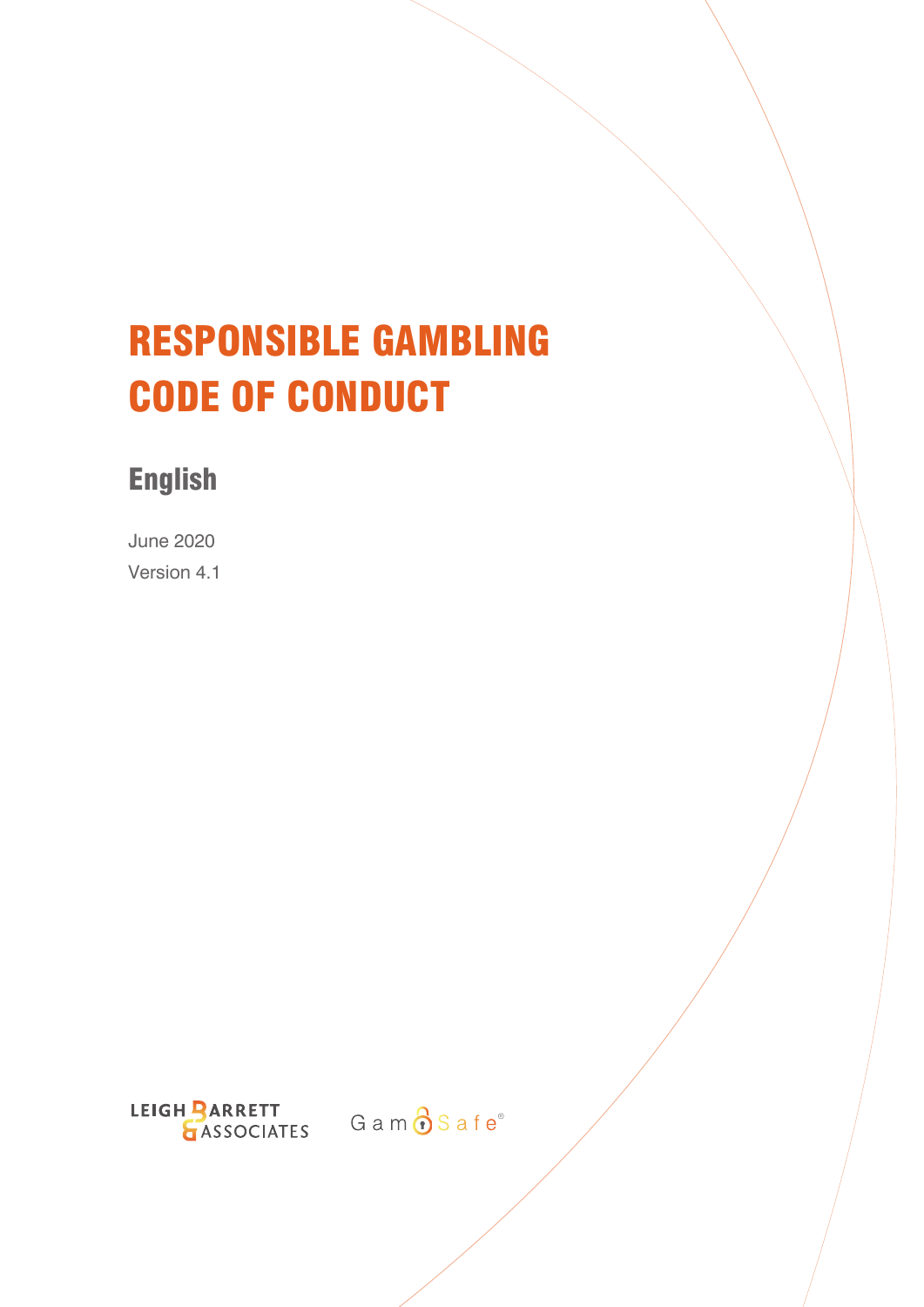#### **1. Some Definitions**

- "Act" means the *Gambling Regulation Act 2003* (current version);
- "Code" means this specific Responsible Gambling Code of Conduct;
- "EGM" means electronic gaming machine;
- "EFT" means the electronic funds transfer facility potentially made available by venues for EGM payouts;
- "ICRP" means the Independent Complaints Resolution Process;
- "Ministerial Standards" means the mandated Responsible Gambling poster, signage and standards required by the Act;
- "Minor" means a person under the age of eighteen (18) years;
- "Nominated person" means the person appointed in accordance with clause 9 who may be responsible for providing information about the Code to patrons during all times in which the Venue is delivering gambling products and services;
- "Patrons" means customers, members and visitors of the venue;
- "PID" means player information display on EGM screens;
- "Policies and Procedures Manual" means the Responsible gambling Policies and Procedures Manual that accompanies the Code;
- "Responsible Gambling Officer" means the person responsible for the administration of the Code and ICRP at the venue at any time;
- "Responsible Gambling Incident Register" or RGIR means the register maintained by the venue in which the venue records the information required under the Code and may simultaneously contain the Responsible Alcohol Incident Register;
- "Review form" means the form(s) required to be completed annually by the venue in accordance with clause 17 of this Code;
- "The Act" means the *Victorian Gambling Regulation Act 2003* (current version);
- "The Regulations" means the *Victorian Gambling Regulations 2015* (current version);
- "Venue" means this gaming venue.

#### **2. Responsible Gambling Message**

A venue operator has a duty to take all reasonable steps to prevent and minimise harm from the operation of gaming machines in the approved venue, including by monitoring the welfare of gaming machine players, discouraging intensive and prolonged gaming machine play and intervening when a person is displaying behaviour that is consistent with gambling harm.

This venue will provide the highest standards of customer care and responsible service of gambling to all our patrons and will display the following responsible gambling message at the cashier's desk/station and/or entrance to the gaming room so that it is clearly visible wherever the venue provides electronic gaming machine (EGM) products:

*This venue is committed to the wellbeing of its patrons, employees and the wider community in which it operates. It strives to deliver all its services in a responsible and sustainable manner providing the means for our patrons to have informed choices and to exercise a rational and sensible informed choice based on their personal and individual circumstances. As part of this commitment, the venue has adopted a comprehensive Responsible Gambling Code of Conduct and a Self-Exclusion Program, and will provide the necessary resources, both financial and human, to support the proper operation and fulfilment of the Code at these premises.*

Our Code describes how we do this and continue to provide gambling services in a socially rewarding, enjoyable and responsive manner.

**Responsible Gambling Code of Conduct**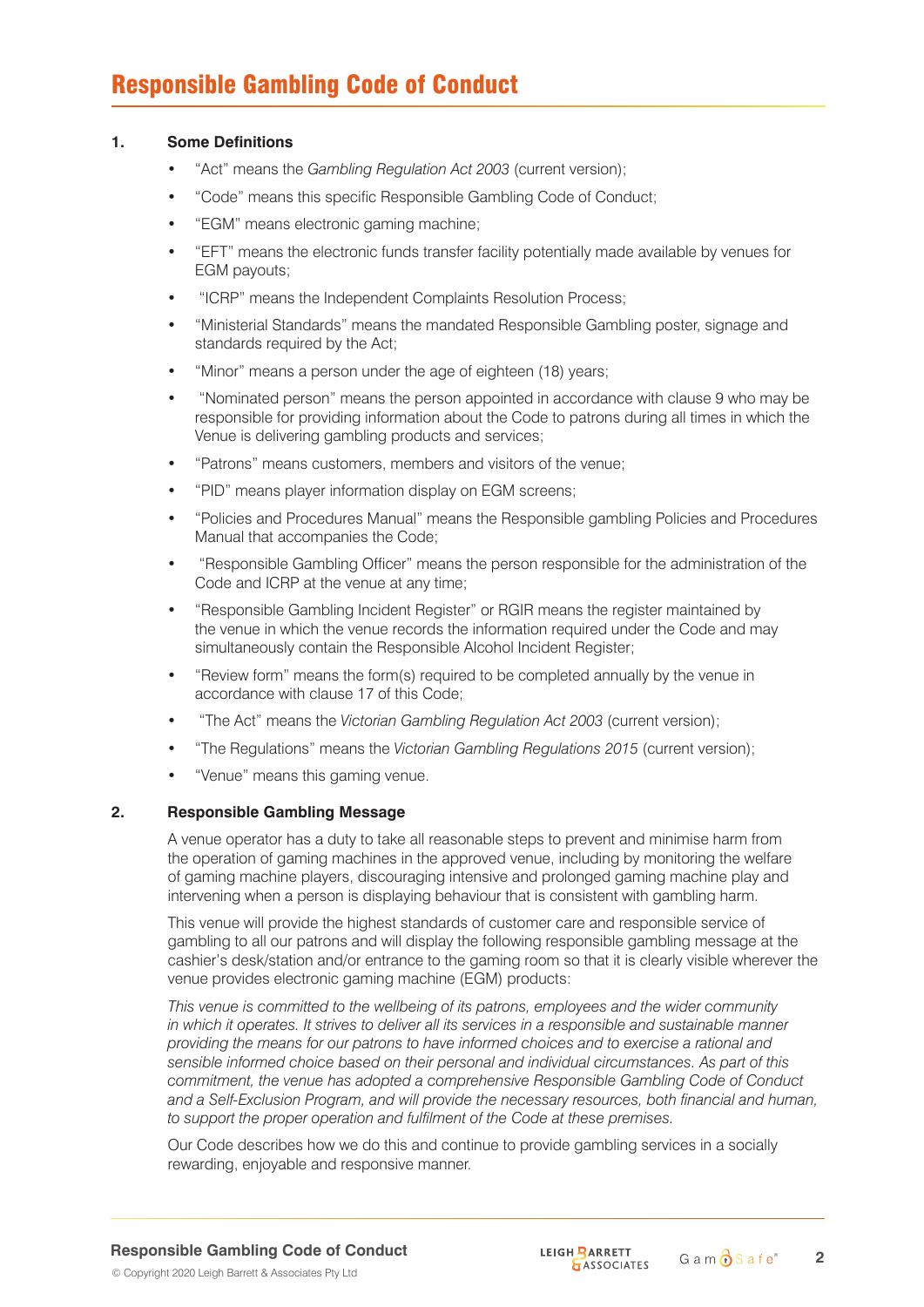# **3. Preparation of the Code**

The Code has been prepared on our behalf by Leigh Barrett & Associates Pty Ltd and has been made readily available for adoption and integration into our gaming business operations. It is a straightforward document and has been written in such a manner as to enable a ready understanding by our patrons and a simple interpretation and explanation by and for our staff. It has been written in plain English and presented in such a way as to be accessible to all our patrons, including those from culturally and linguistically diverse backgrounds.

The Code is supported by a Responsible Gambling Policies and Procedures Manual detaining the processes and procedures to give effect to the Code and which is provided to every staff member of the venue at induction.

# **4. Code Availability**

A copy of the Code will be made available in written or electronic form to patrons upon request. A sign advising patrons of how to obtain a copy will be displayed at the gaming room entrance and/ or the cashier's station in the gaming room.

The Code will also be available on the venue's website (where available) including in various community languages which include Greek, Italian, Chinese, Vietnamese, Arabic, Turkish and Spanish.

The venue will ensure that the Responsible Gambling Register is made readily available to any authorised person or VCGLR inspector upon request. Details of the contents of the Register are outlined in Section 10 of this Code.

# **5. Responsible Gambling Information**

Under the Act and/or the Code, when the venue is required to:

- provide information to patrons; and/or
- make information available to patrons; and/or
- display information.

The venue will do so by:

- Displaying responsible gambling information in a wide range of forms, including information brochures, posters and Electronic Gaming Machine (EGM) on-screen Player Information Displays (PIDs), including information required by the Act and the Regulations;
- Having information brochures readily available for patrons to take away on their own initiative or upon request; and/or
- Making the information available on the venue website (where available), (whichever may be the most appropriate and effective).

The following information about responsible gambling will be made available to patrons;

- a. how to gamble responsibly;
- b. how to make and keep a pre-commitment decision; and
- c. restrictions that apply to the payment of winnings by cheque and the provision of credit or the lending of money for the purposes of gambling.

#### **Further Responsible Gambling Information**

This venue provides patrons with further information regarding responsible gambling, including:

- a. How to access the Commonwealth Government's website 'Money Smart' www.moneysmart.gov.au (or similar government household budgeting website); and
- b. How gamblers and their families or friends can find gambling support services and selfexclusion programs and the State Government's responsible and problem gambling support website www.responsiblegambling.vic.gov.au

In circumstances where the venue has a website links to the above mentioned website will be displayed on the venue's website.

**Responsible Gambling Code of Conduct**

© Copyright 2020 Leigh Barrett & Associates Pty Ltd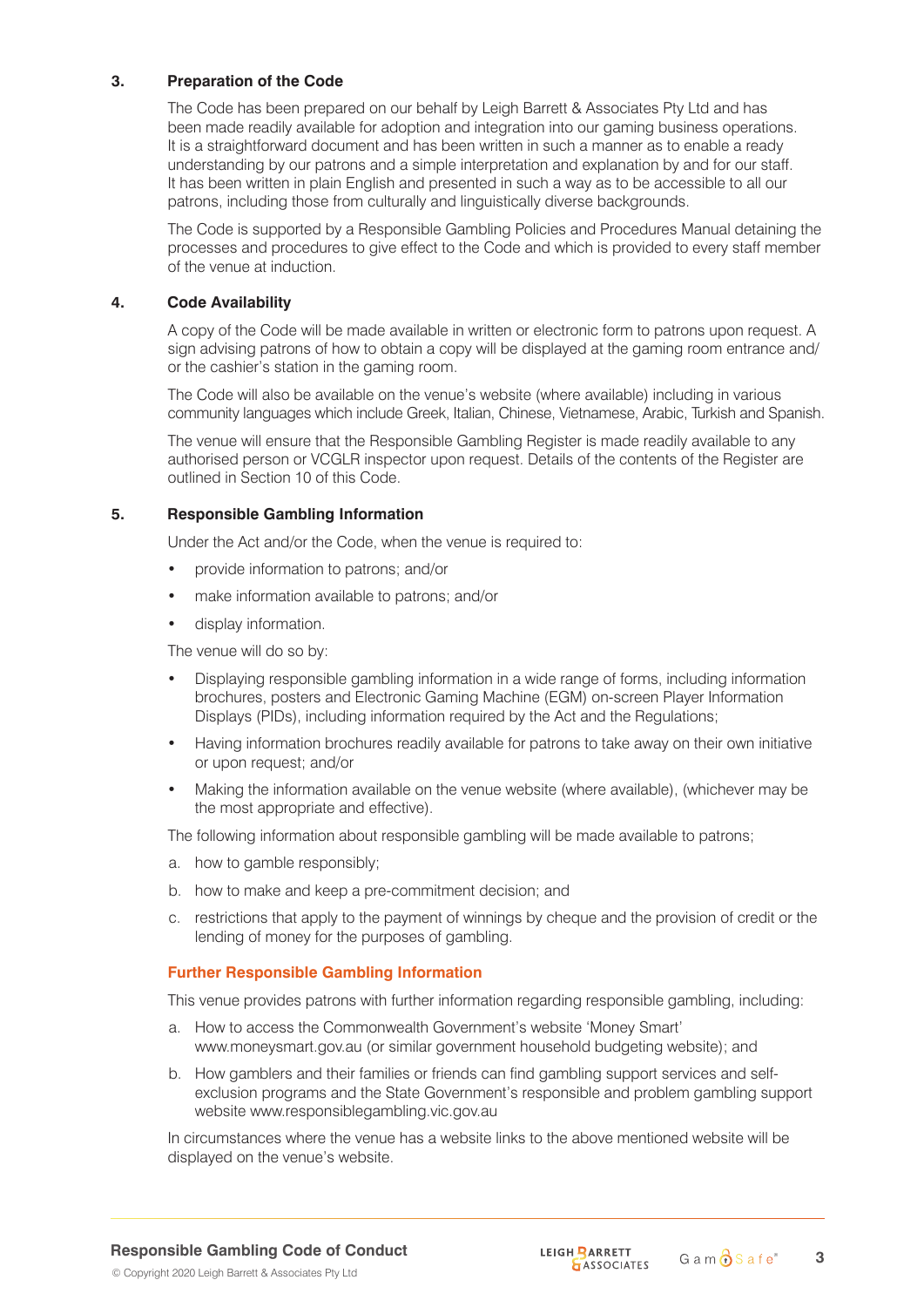# **6. Gambling Product Information**

The rules for each Electronic Gaming Machine (EGM) game, including the chances of winning, are available by going to the Player Information Display (PID) screens on the EGM.

Information on how to view the PID screens is available from any gaming staff member and/or by reading the Player Information Display (PID) brochure, available within the gaming room.

#### **7. Self-exclusion Program**

This venue provides a self-exclusion program. For information about the program, patrons may speak with the responsible gambling officer or nominated person or pick up a copy of the selfexclusion brochure displayed.

# **8. Customer Loyalty Scheme Information**

Whenever a customer loyalty scheme (as defined by the Act) is periodically offered by this venue a brochure will be made available to patrons detailing the appropriate information about the particular customer loyalty scheme available to participants.

This information will include the rules of the loyalty scheme including how and when rewards accrue, expire and are redeemed. Self-excluded persons may not join or remain in any loyalty scheme. All written communications to members of the loyalty scheme will include the following statement:

*It is strongly recommended that you set sensible limits on the time and money you spend gambling and that you remain within these limits. Please ask any of the gaming staff for assistance if you are having problems of any type with your gambling including setting and maintaining limits.*

# **9. Pre-commitment Strategy**

This Venue encourages patrons who play EGMs to set a time and money limit according to their individual circumstances.

Responsible gambling signage and brochures in the gaming room and on all EGMs will assist a customer make a pre-commitment decision in setting a limit and not exceeding that limit. Gaming staff members are required to be willing to discuss how to access help in setting and keeping to limits and to access help to identify triggers which lead to overspending on gambling.

The venue will also make information available on any aspect of access to various gambling support services and/or the State Government website www.responsiblegambling.vic.gov.au to patrons, their families and their friends.

All EGMs at this venue enable a player to track the time and amount of money spent during a session of play. Information on how to activate session tracking is available from venue staff and also in the PID brochure available in the venue. This information is available on each EGM to support a customer who has made or wishes to make a pre-commitment decision.

This venue will comply with all regulations relating to pre-commitment with respect to the playing of gaming machines, including the Victorian YourPlay facility whereby patrons can set periodic limits on time and/or money spent on EGMs.

Further, every EGM in this venue allows a patron to set time and money spend limits via the Victorian state-wide YourPlay pre-commitment system. Any patron can set such limits via the YourPlay kiosk at the venue, by accessing the www.yourplay.com.au website or by asking for assistance from any EGM gaming member of staff at the venue.

#### **10. Interaction with Patrons**

#### **10.1 Communications with Gamblers**

This venue is committed to ensuring that, insofar as is reasonably practicable, communications with patrons do not:

- a) Induce a person to enter or remain in a gaming machine area;
- b) Induce gaming machine play (with the exception of communication that forms part of a lawful loyalty scheme); or

© Copyright 2020 Leigh Barrett & Associates Pty Ltd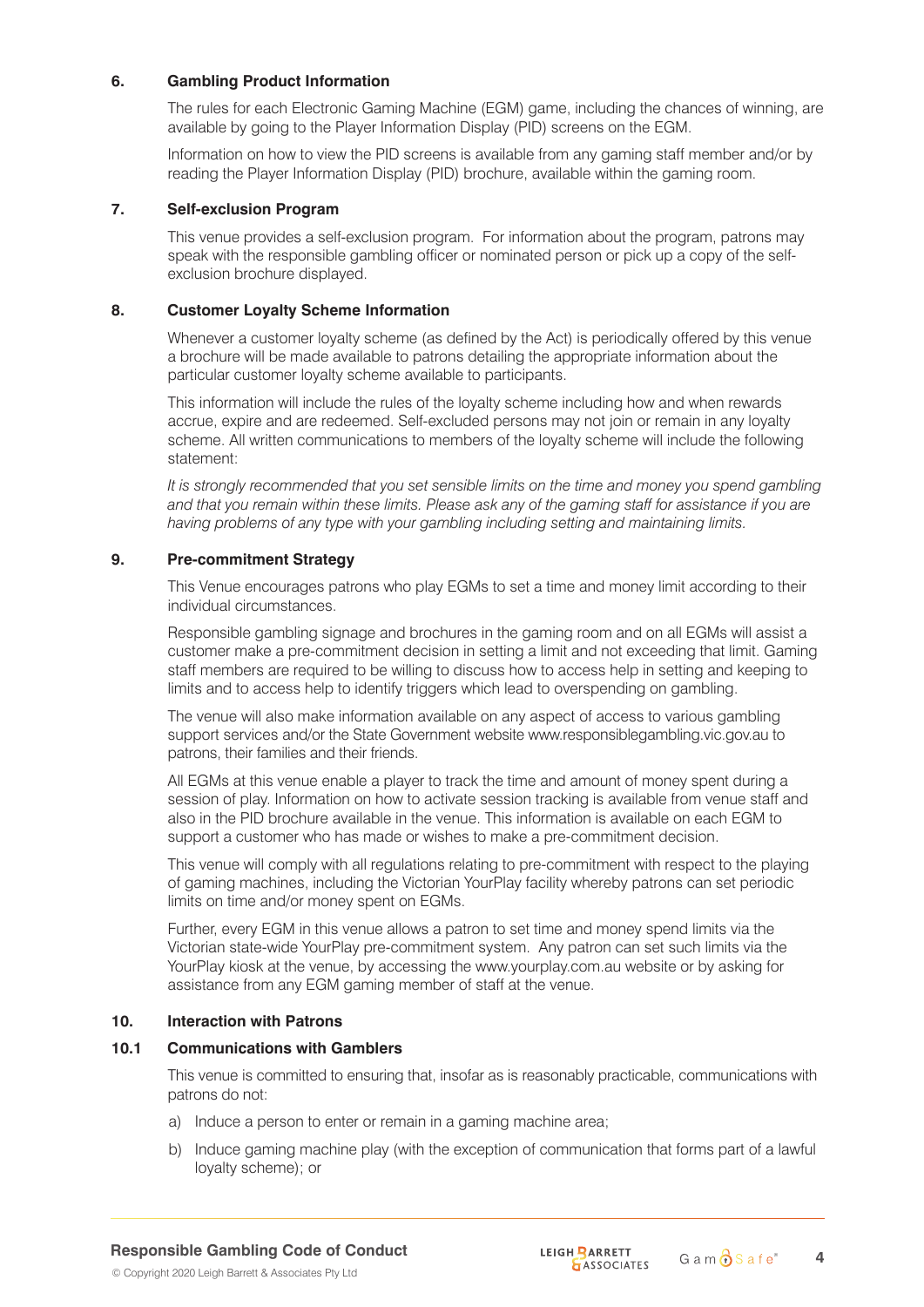- c) Reinforce or encourage fallacies or misconceptions about gaming machines, including but not limited to:
	- i. Telling a person that he or she can make money playing a gaming machine;
	- ii. Telling a person that a gaming machine or a gaming machine jackpot has or has not "paid", or that it is due to "pay" winnings;
	- iii. Discussing luck or superstitions;
	- iv. Telling a person that a "near miss" means the gaming machine is about to pay winnings;
	- v. Suggesting or encouraging the belief that a spin on a gaming machine is not independent of another spin on that gaming machine;
	- vi. Encourage or induce a person to engage in intensive or prolonged gaming machine play;
	- vii. Suggesting or encouraging the belief that there are strategies that a person can use to win when playing a gaming machine (for example, increasing or decreasing the amount bet per line or number of lines on which a bet is made); or
	- viii. Telling a person that he or she deserves to win.
- d) This venue takes reasonable steps to ensure that communications with patrons discourage intensive and prolonged gaming machine play without suitable breaks from play.
- e) This venue does not induce a patron to:
	- i. Withdraw money, or withdraw more money, from a cash facility: or
	- ii. Leave the venue to obtain money, or obtain more money, to enable that patron to play, or continue to play, a gaming machine.
- f) Notwithstanding e) above, this venue provides EFTPos signage and responds to patrons' queries about the location of EFTPos and ATM facilities when asked.

#### **10.2 Signs of Distress**

This venue takes all reasonable steps to ensure the gaming machine area and entrances to the gaming room are monitored at all times that the gaming room is open for operation.

Further, this venue takes all reasonable steps to ensure that patrons in the gaming room are observed to monitor potential behaviour that is consistent with gambling harm.

Interaction between staff and patrons is regarded by this venue as an essential and integral element in the promotion of responsible gambling/customer care.

The staff at this venue are committed to providing consistently high levels of customer service and customer care, including being constantly aware of their patrons' needs and the venue's responsibility towards Responsible Gambling. Gaming staff receive Code training as part of their induction and subsequent refresher courses.

This venue has a nominated Responsible Gambling Coordinator and all Gaming Duty Managers/ Supervisors are nominated as Responsible Gambling Officers in the venue. The Coordinator and Officers are aware of the responsibilities of the position, how to perform his or her duties and who is always available to manage any customer care/responsible gambling matter whenever the venue is open.

All staff members are aware of who the nominated person is for each shift and a sign is displayed at the Cashier's station advising patrons that a Responsible Gambling Officer is available for assistance at all times.

Any person, who approaches a staff member for information about problem gambling services or shows any signs of having a problem with their gambling, will be directed to the Responsible Gambling Officer for personal assistance and any necessary action.

Any customer displaying signs of distress or unacceptable behaviour may be approached by the nominated person who will offer any assistance in a helpful manner and in strict confidence.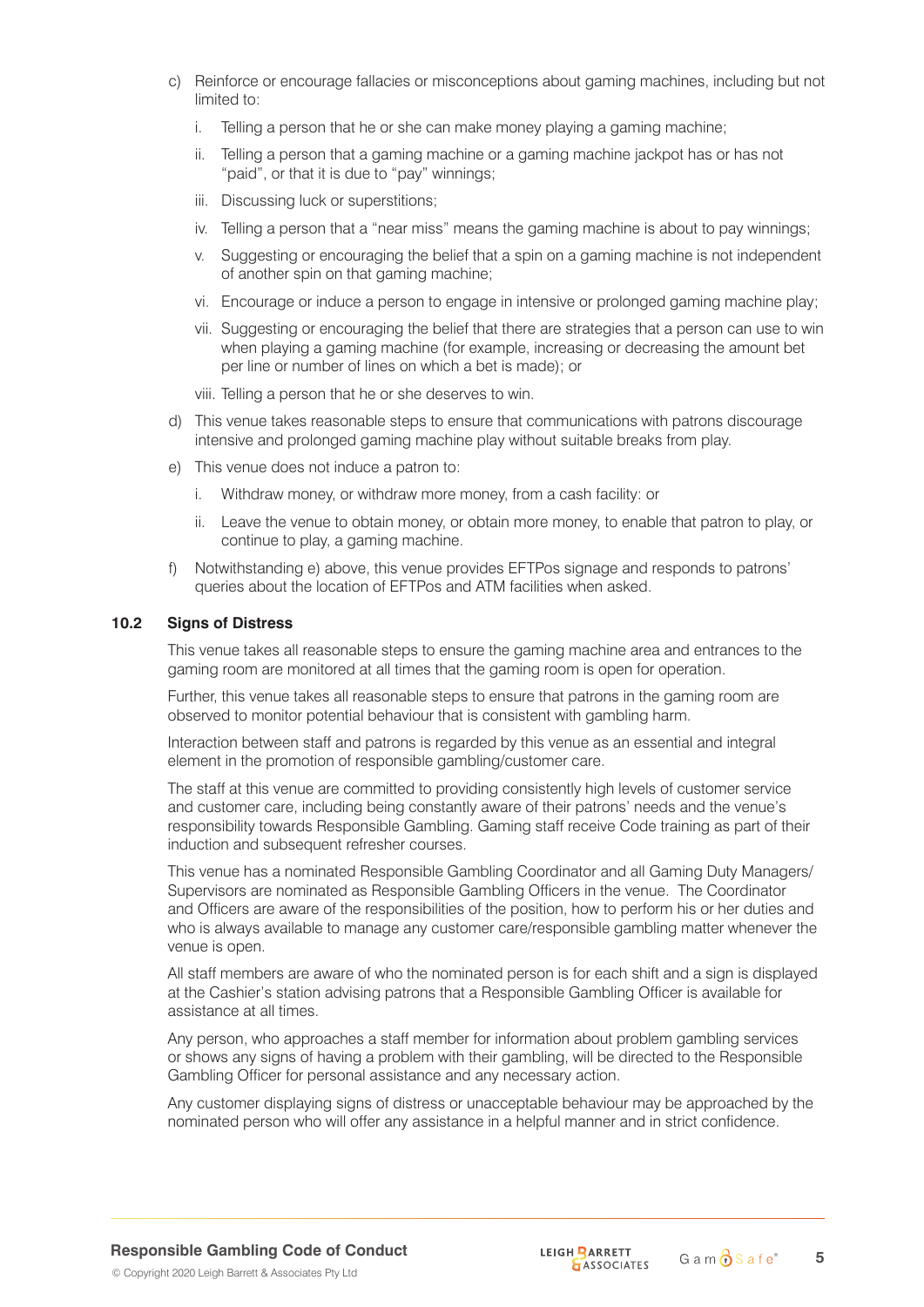Unacceptable behaviour includes (but is not limited to):

- **Aggression** 
	- Hitting a machine/buttons with undue force;
	- Shouting at the machine or other people in the gaming room;
	- Abusing staff and/or other patrons; and
	- Behaving in a threatening manner.
- **Emotion** 
	- Crying anywhere in the venue, including at an EGM;
	- Appearing extremely sad or depressed in the venue;
	- Sweating abnormally whilst playing an EGM;
	- Appearing very agitated in the venue; and
	- Continually complaining to staff.
- Withdrawn
	- Not responding to interaction by staff;
	- Not responding to occurrences in the venue that would normally attract a customer's attention.
- Appearance
	- Attempting to wear a disguise in order not to be recognised;and
	- General reduction in hygiene/self care over time.
- Extended gambling
	- Playing EGMS at the venue every day;
	- Playing EGMs continuously for in excess of 3 hours; and
	- Not wanting to leave when the venue is closing.
- Asking for money to gamble
	- Asking staff for the loan of money (for any purpose);
	- Asking other patrons for the loan of money (for any purpose); and
	- Attempting to sell goods or services in the venue.

The process for interacting with such patrons includes measured assistance depending on case by case assessment by appropriate venue staff including the nominated person. This interaction may take the form of:

- i. approaching the customer or visitor and attempting to engage the customer or visitor in social interaction;
- ii. encouraging the customer to consider food or beverage offers available at the venue which would allow a break in play from the gaming machine;
- iii. offering the customer some complimentary refreshments (eg. cup of tea or coffee) in a quieter, more private part of the gaming venue where the customer can be provided with all the relevant information and access to support services, including self exclusion and financial advice, in a confidential manner;
- iv. offering some other appropriate assistance including the use of a venue telephone to contact family or a friend; and/or
- v. assisting the customer with transport arrangements in order to travel home.

Contacts with patrons by the Responsible Gambling Officer are recorded in the Responsible Gambling Register and include details of action taken. The venue will provide training for all employees who carry out nominated person duties. Nominated persons will be trained to know the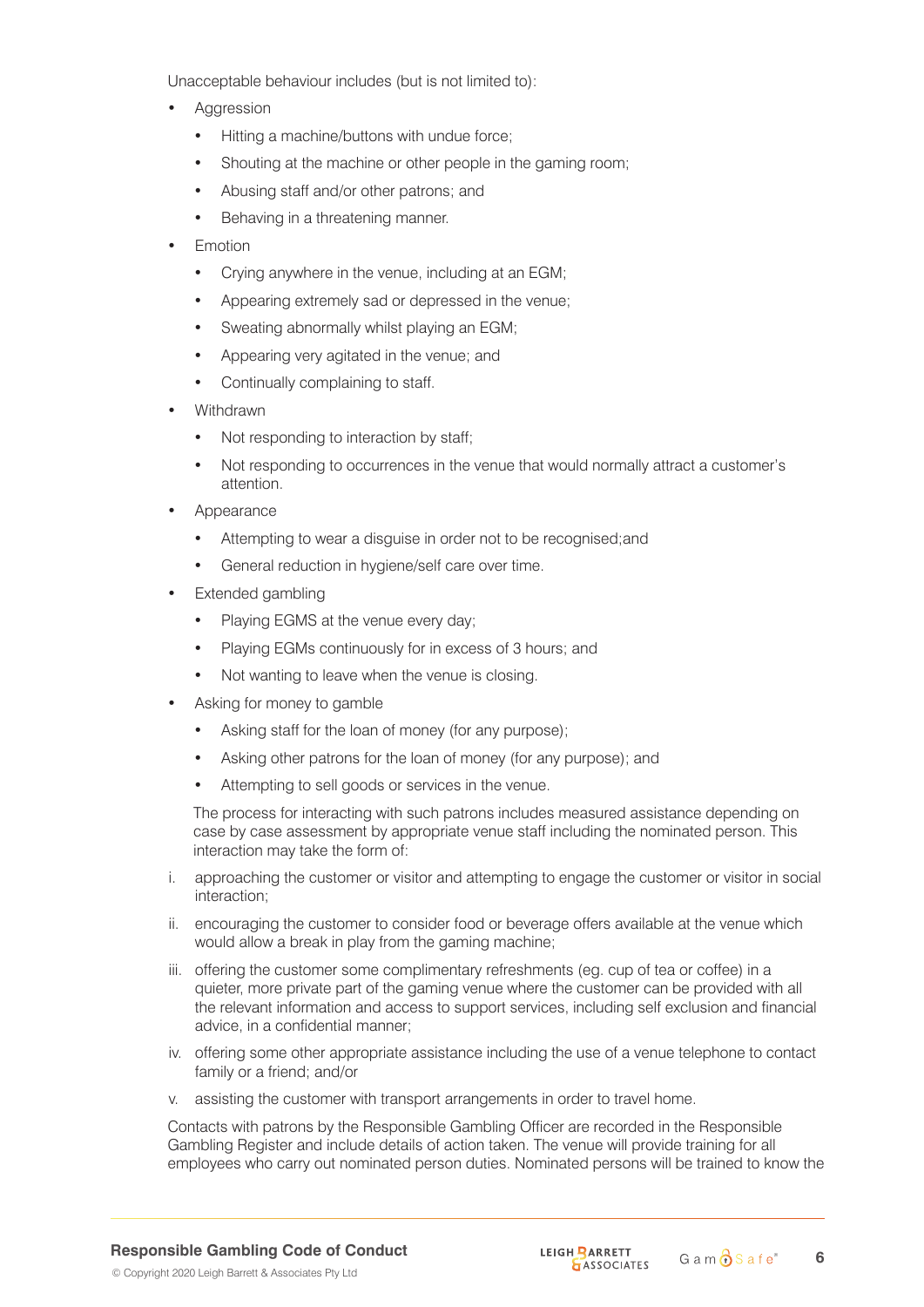indicators of problem gambling and the appropriate responses to problematic behaviour together with the requirements of the Australian Privacy Principles.

The content of this register is covered by the *Privacy Act 1988* and the nominated person will ensure compliance with the Australian Privacy Principles.

Details to be included in the Register include:

- i. the date and time of the incident or matter;
- ii. the name(s) of the staff member(s) involved;
- iii. the name of the customer involved (if available or appropriate);
- iv. an outline or overview of the incident or matter;
- v. action taken by staff (eg: the provision of Gambler's Help / Self Exclusion information).

The venue will also comply with the laws and regulations regarding the responsible service of alcohol.

#### **11. Interaction with Venue Staff**

The venue is concerned to ensure the safety of its entire staff and to maintain the perceived integrity of the gambling products provided at the venue.

In accordance with the law, employees of this venue are not permitted to gamble on gaming machines, play Keno, purchase lottery tickets or engage in wagering whilst on duty in the course of their employment.

The venue has a policy regarding employees purchasing gambling products (including playing gaming machines) and a copy of this policy is included in venue's Responsible Gambling Policies and Procedures Manual and the staff hand-book and attached to any copy of the Code that is distributed.

Any staff member who indicates to another staff member or directly to the nominated person that he/she may have a gambling problem will be provided with full counselling support and problem gambling information by the venue operator (relevant responsible person) in a confidential manner. In determining what action is appropriate in any situation involving a staff member, the venue will ensure that every attempt is made to be discreet, and to draw as little attention as possible to the situation and to the staff member. The staff member will be encouraged to pursue non-gambling related duties wherever available in the venue.

Action taken in accordance with this clause will be recorded on the staff member's employment file, and not in the Responsible Gambling Register.

Responsible gambling professional development sessions for all staff will be conducted on an annual basis in conjunction with appropriate training organisations including the local Gambler's Help Service (where possible) and other such services as the venue determines.

Information about responsible gambling and problem gambling support services will be included in the induction package/staff handbook provided to all employees on commencement of employment with the venue.

If the venue adopts a different policy to that set out above the venue must advise the VCGLR in writing of the policy change.

# **12. Interaction with Problem Gambling Support Services**

This Venue is committed to maintaining strong links and regular contact with local responsible and problem gambling support services and related bodies.

The venue will make available to patrons various publications and contact details of the local Gamblers Help Service and/or other relevant problem gambling support and self-help services.

Senior staff from this venue will initiate meetings at regular intervals (at least once every six months) with the local Gambler's Help and designated Venue Support Workers (VSW) from the relevant regional Gambler's Help service.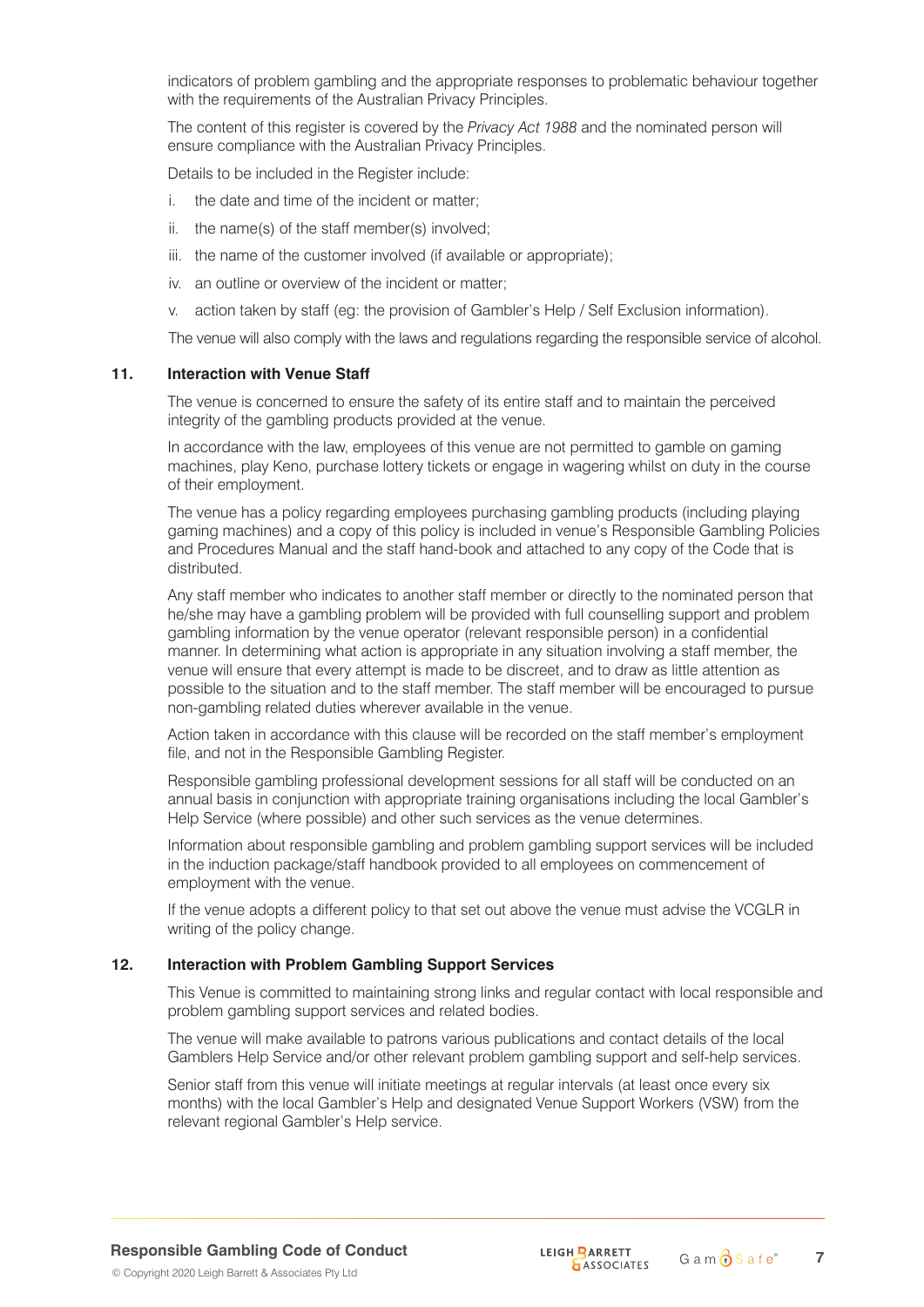Examples of these meetings may include:

- Convening an annual staff training session, run by the local Gambler's Help service;
- Convening meetings between the Venue Operator / Manager and the Gambler's Help service or designated VSW, or
- Maintaining regular contact via email to support services.

The venue will record details of all contact with the Gamblers Help Services and/or other relevant problem gambling support services in its Responsible Gambling Policies and Procedures Folder. The meeting details will include:

- time and date of the meeting:
- attendees at the meeting;
- topics discussed;
- outcomes / action items from the meeting; and/or
- next meeting date.

#### **13. Customer Complaints**

The venue subscribes to an ICRP that complies with the relevant ministerial directions on ICRP.

The venue will make available to patrons information about the ICRP including:

- how to make a complaint:
- the process for resolution of a complaint;
- the independent review of decisions made by the club about member or visitor complaints;
- how information about complaints will be collected and retained; and
- how the VCGLR will be assisted to monitor compliance with the complaints process.

A customer with a complaint about compliance with and/or the operation of this Code should make it in writing directly to the venue management.

All complaints will be checked by the venue manager to make sure it relates to the operation of this Code. Complaints about customer service or machine operations which do not relate to the operation of the code should be directed to the Duty Manager. Venue staff will assist patrons with this process if asked.

Complaints will be investigated sensitively and resolved as soon as possible in the following way:

- all complaints will be acknowledged promptly;
- if it is decided not to investigate the complaint as it does not relate to the operation of the Code, the customer will be informed accordingly;
- during the investigation of the complaint, the Venue Manager may seek information from the staff member/s concerned relating to the subject of the complaint;
- the Venue Manager will seek to establish whether the customer has been treated reasonably and in accordance with the Code;
- if the complaint is substantiated, the Venue Manager will detail the action that is to be taken to remedy the issue;
- the customer will always be informed of the outcome of the complaint;
- complaint details will be maintained in the Responsible Gambling Policies and Procedures Folder and noted in the Register; and
- information about the complaints will be provided to the VCGLR if requested.

If a complaint cannot be resolved at the venue level it will be put for resolution before the Institute of Arbitrators and Mediators Australia (IAMA). Either party involved in the complaint may contact the IAMA.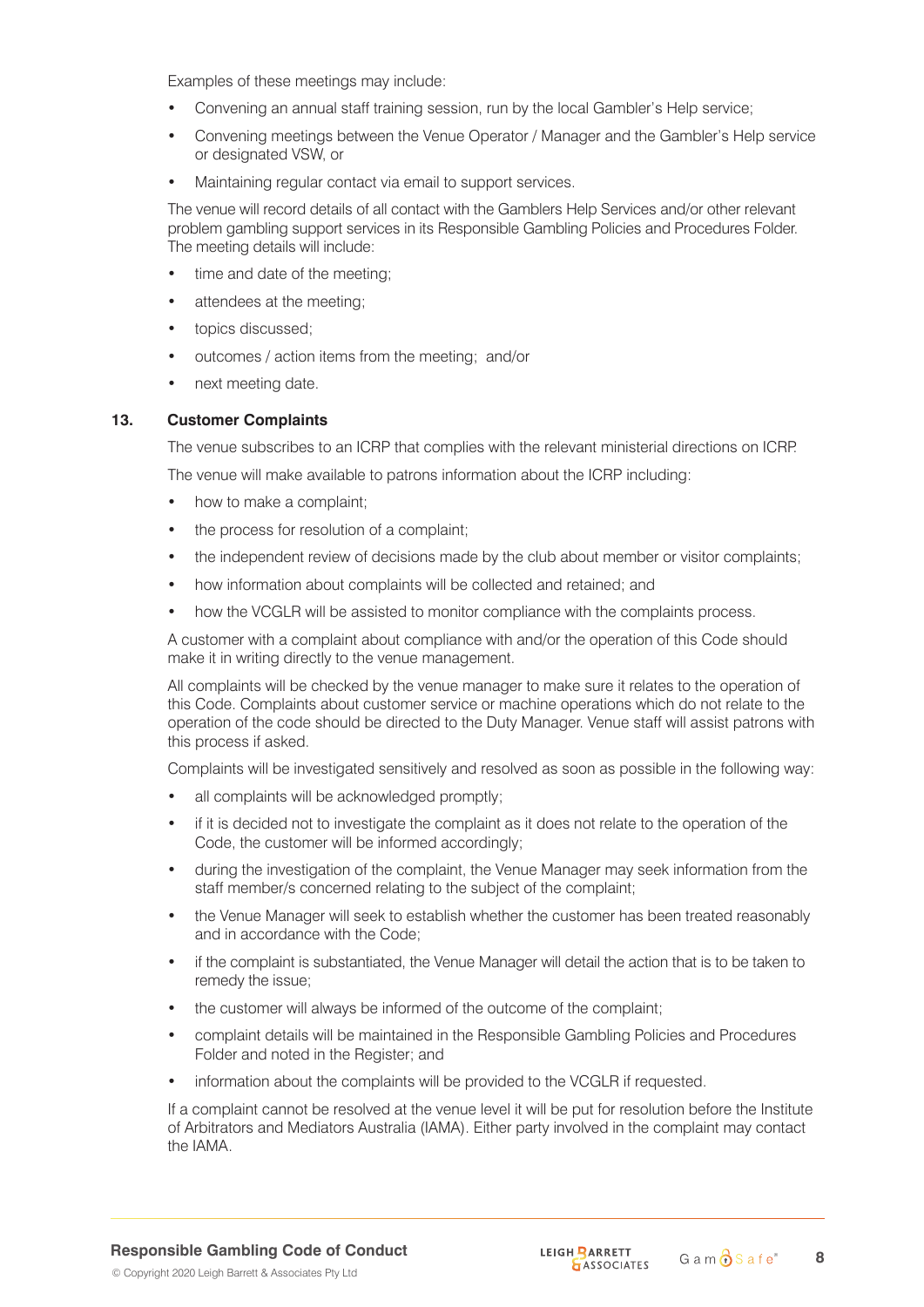To initiate a complaint either party can go to IAMA's website (www.iama.org.au), download a Dispute Resolver form, and then submit this completed form with the relevant fee to the IAMA.

Documentation regarding all complaints relating to the Code must be maintained in the Responsible Gambling Policies and Procedures Folder, and noted in the Register, for access by the VCGLR as required.

#### **14. Compliance with the Prohibition on Gambling by Minors**

Gambling by minors is strictly prohibited and minors, regardless of age, are not permitted to enter or remain in EGM gaming rooms.

The venue will ensure that signs are located at every entrance to the gaming room prohibiting all minors from entering the gaming room.

As all venue staff have the responsibility for seeking proof of age, the venue requires that gaming room employees ask for verification of age if they are uncertain whether or not a customer or visitor to the gaming room is at least 18 years of age.

For the purpose of verification of age the following (current) original documents are acceptable:

- Proof of age card;
- Drivers licence:
- Victorian learners' permit; and/or
- Passport.

If relevant verification of age cannot be produced, the customer or visitor will be required to leave the gaming room and will not be served any gambling product in the venue.

#### **15. The Gambling Environment**

Clocks are placed in all major areas of the venue so patrons will be aware of the passage of time.

Staff will mention the time when making announcements about venue activities.

Patrons will be encouraged to take regular breaks from gaming machine play. This encouragement may take the form of an announcement on the venue's public address system and may include:

- a) Announcing that morning tea/lunch/dinner is now available;
- b) Announcing a promotional draw;
- c) Announcing the commencement of other non-gaming related customer activities within the venue.

Venue staff will also monitor the activities of patrons and interact as appropriate to discourage patrons from engaging in extended and intensive gambling. This interaction may take the form of casual dialogue consistent with general hospitality initiated by staff towards patrons, for example, relating to the availability of food and/or beverages at the venue.

#### **16. Financial Transactions**

This venue does not cash cheques. If a customer seeks to cash a cheque, the staff member will advise the customer that the venue does not cash cheques.

By law, winnings or accumulated credits of \$2,000 or more from gaming machines must be paid in full by cheque which must not be made payable to cash, or by EFT (where available) that does not allow the person to access the funds within 24 hours of the payout. These winnings or accumulated credits cannot be provided as machine credits.

Patrons and visitors may request that winnings and/or accumulated credits of less than \$2,000 from gaming machines, and winnings and/or credits from other gambling products are to be paid by cash, cheque and/or EFT. The venue will comply with such a request.

The venue will maintain a prize payment register to record the payment of significant prizes on gambling products, including, but not limited to, cheque and/or EFT payments of over \$2,000. The prize payment register will be maintained in the gaming room and be made available to VCGLR inspectors upon request.